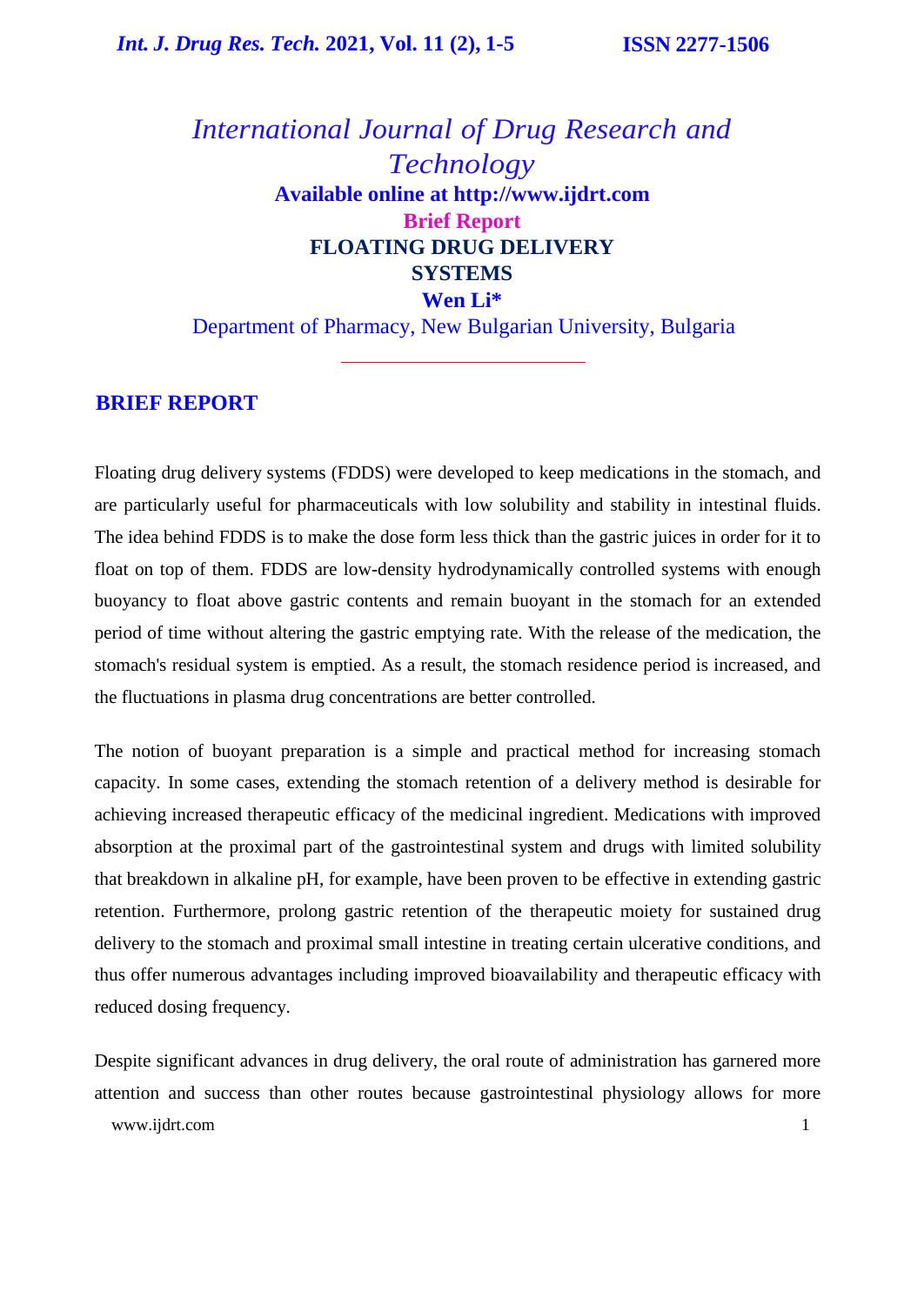## *Int. J. Drug Res. Tech.* **2021, Vol. 11 (2), 1-5 ISSN 2277-1506**

Flexibility in dosage form formulation than other routes. As a result, researchers are constantly looking for new strategies to administer medications over a long period of time with a wellcontrolled release profile. The capacity to delay and control the emptying period of a dose form in the stomach is exceedingly varied. Gastric transit time is a useful advantage for dose forms that spend more time in the stomach than traditional dosage forms. Oral dose forms such as tablets and capsules provide a specific medication concentration in the systemic circulation while providing little control over drug administration and causing significant variability in plasma drug levels.

Many attempts have been made to develop sustained release preparations with extended clinical effects and reduced dosing frequency. A problem frequently encountered with conventional sustained release dosage forms is the inability to increase their residence time in stomach and no control over drug delivery, leading to fluctuations in plasma drug level.<sup>1</sup> Gastric emptying occurs during fasting as well as fed states. The pattern of motility is however distinct in the 2 states. During fasting state inter digestive series of electrical events take place which cycle both through stomach and intestine every 2 to 3 hours.

Types of Floating Drug Delivery Systems (FDDS) Based on the mechanism of buoyancy, two distinctly different technologies have been utilized in development of FDDS which are: Effervescent System and Non-Effervescent System

#### **Effervescent system**

Effervescent systems include use of gas generating agents, carbonates (example. sodiumbicarbonate) and other organic acids (e.g. citric acid and tartaric acid) present in the formulation to produce carbon dioxide  $(CO<sub>2</sub>)$  gas, thus reducing the density of system and making it float on the gastric fluid. An alternative is the incorporation of matrix containing portion of liquid, which produce gas that evaporates at body temperature. These effervescent systems are further classified into two types:

- 1. Gas generating systems
- 2. Volatile liquid/vacuum systems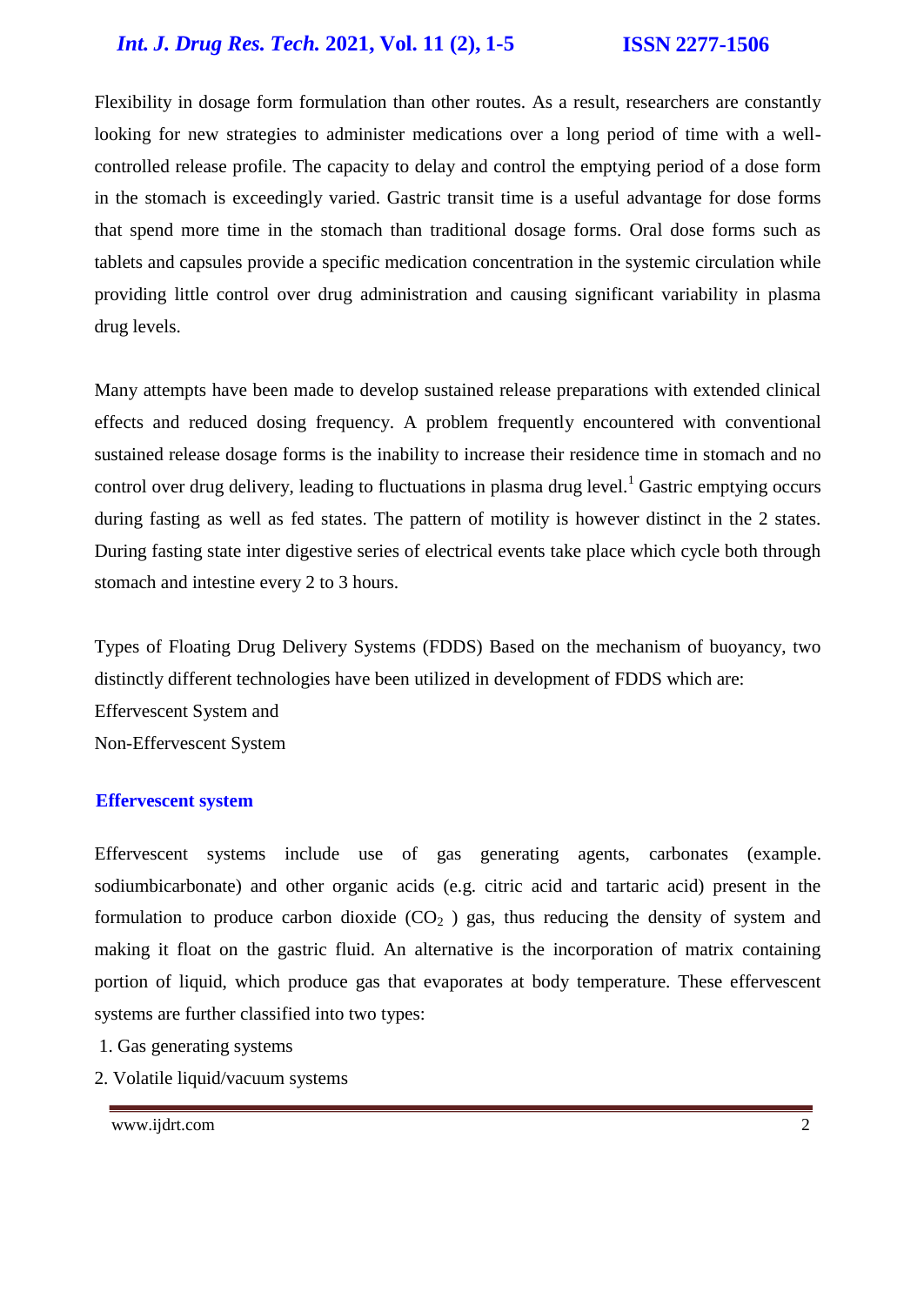### **Gas-generating systems intra gastric single layer floating tablets or Hydrodynamically Balanced System (HBS)**

These are formulated by intimately mixing the  $CO<sub>2</sub>$  generating agents and the drug within the matrix tablet. These have a bulk density lower than gastric fluids and therefore remain floating in the stomach unflattering the gastric emptying rate for a prolonged period. The drug is slowly released at a desired rate from the floating system and after the complete release the residual system is expelled from the stomach. This leads to an increase in the gut and a better control over fluctuation in plasma drug concentration

#### **Sustained release layer multiple unit type floating pills**

Floating drug delivery is of particular interest for drugs that act locally in the stomach are primarily absorbed in the stomach are poorly soluble at an alkaline pH have a narrow window of absorption and are unstable in the intestinal or colonic environment. Types of Floating Drug Delivery Systems (FDDS) Based on the mechanism of buoyancy, two distinctly different technologies have been utilized in development of FDDS.

### **Non Effervescent Systems**

The non-effervescent FDDS is based on the mechanism of swelling of polymer or bioadhesion to mucosal layer in GI tract. The most commonly used excipients in non-effervescent FDDS are gel forming or highly swellable cellulose type hydrocolloids, polysaccharides and matrix forming material such as polycarbonate, polyacrylate, polymethacrylate, polystyrene as well as bioadhesive polymer such as chitosan and carbopol. The various types of this system are as follows:

#### **Single layer floating tablets**

They are formulated by intimate mixing of drug with gel-forming hydrocolloid, which swells in contact with gastric fluid and maintains bulk density of less than unity. The air trapped by the swollen polymer confers buoyancy to these dosage forms.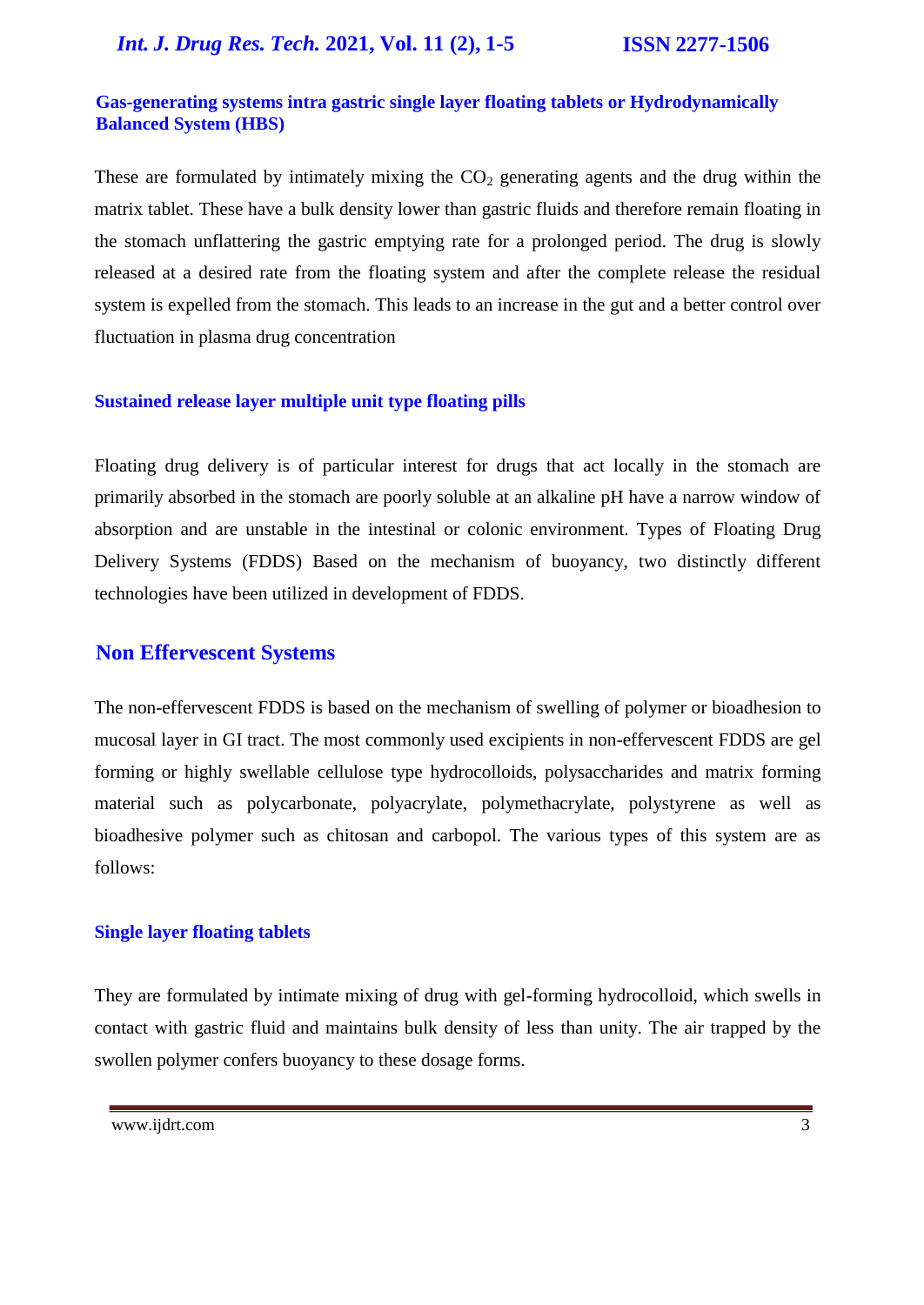*Int. J. Drug Res. Tech.* **2021, Vol. 11 (2), 1-5 ISSN 2277-1506**

#### **Bilayer floating tablets**

A bilayer tablet contains two layers, immediate release layer which releases initial dose from system while the another sustained release conventional tablets. Eg: A bilayer floating capsule of misoprostol, which is a synthetic analog of prostaglandin E1, which is used as a protectant of gastric ulcers caused by administration of NSAIDs. Various approaches for preparation of gastroretentive drug delivery system include floating systems, swellable and expandable systems, high density systems, bioadhesive systems, altered shape systems, gel forming solution or suspension system and sachet systems. Among these, the floating dosage form has been used most commonly. The floating systems include gas-generating systems, non-effervescent systems and raft forming systems. The floating oral delivery system is expected to remain buoyant in a lasting way upon the gastric contents and enhance bioavailability of all drugs which are well absorbed from the GI tract.

#### **Alginate beads multi-unit**

Floating dosage forms are developed from freeze dried calcium alginate. Spherical beads of approximately 2.5 mm diameter can be prepared by dropping a sodium alginate solution into aqueous solution of calcium chloride, causing precipitation of calcium alginate leading to formation of porous system, which can maintain a floating force for over 12 h. When compared with solid beads, which gave a short residence time of 1 h, these floating beads gave a prolonged residence time of more than 5.5 h.

#### **Hollow microspheres**

Hollow microspheres (microballoons), loaded with drug in their outer polymer shells were prepared by a novel emulsion solvent diffusion method. The ethanol:dichloromethane solution of drug and enteric acrylic polymer was poured into an agitated aqueous solution of PVA that was thermally controlled at 4000 . The gas phase generated in dispersed polymer droplet by evaporation of dichloromethane formed an internal cavity in microsphere of polymer with drug. The microballoons floated continuously over the surface of acidic dissolution media containing surfactant for more than 12 h in vitro.